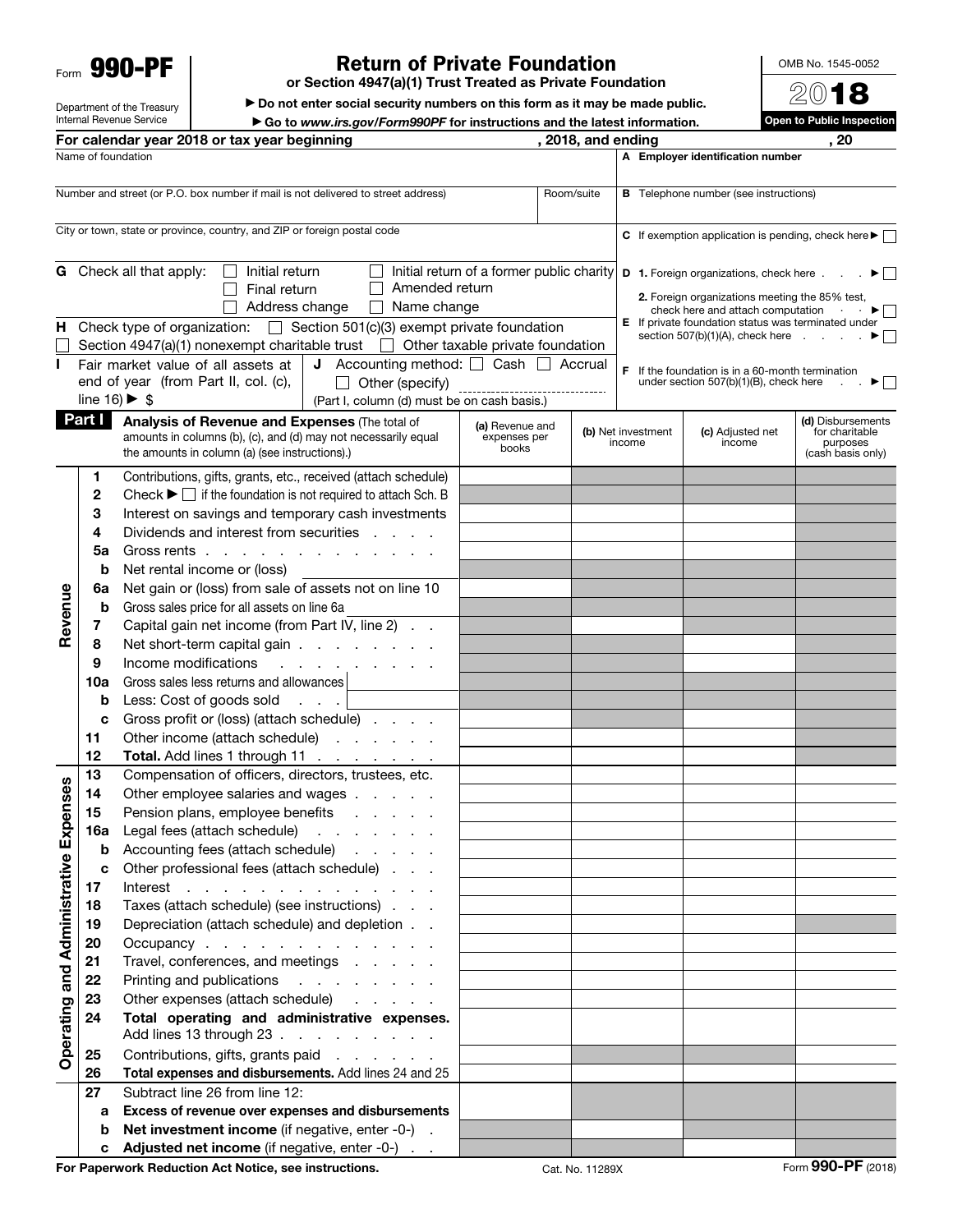## Form 990-PF (2018) Creative Opera Company, Ltd  $_{\rm 23-7170979}$  Page 2

|                        | Part II  | <b>Balance Sheets</b> Attached schedules and amounts in the description column                                                                                                                                                 | Beginning of year |                | End of year           |
|------------------------|----------|--------------------------------------------------------------------------------------------------------------------------------------------------------------------------------------------------------------------------------|-------------------|----------------|-----------------------|
|                        |          | should be for end-of-year amounts only. (See instructions.)                                                                                                                                                                    | (a) Book Value    | (b) Book Value | (c) Fair Market Value |
|                        | 1        | Cash-non-interest-bearing<br>and the company of the company of the company of                                                                                                                                                  |                   |                |                       |
|                        | 2        | Savings and temporary cash investments                                                                                                                                                                                         |                   |                |                       |
|                        | 3        | Accounts receivable ▶                                                                                                                                                                                                          |                   |                |                       |
|                        |          | Less: allowance for doubtful accounts<br>                                                                                                                                                                                      |                   |                |                       |
|                        | 4        | Pledges receivable ▶                                                                                                                                                                                                           |                   |                |                       |
|                        |          | Less: allowance for doubtful accounts $\blacktriangleright$                                                                                                                                                                    |                   |                |                       |
| Assets                 | 5        | Grants receivable                                                                                                                                                                                                              |                   |                |                       |
|                        | 6        | Receivables due from officers, directors, trustees, and other                                                                                                                                                                  |                   |                |                       |
|                        |          | disqualified persons (attach schedule) (see instructions)                                                                                                                                                                      |                   |                |                       |
|                        | 7        | Other notes and loans receivable (attach schedule) > contract context and loans receivable (attach schedule) >                                                                                                                 |                   |                |                       |
|                        |          | Less: allowance for doubtful accounts<br><br><br><br><br><br><br><br><br><br><br><br><br><br><br>                                                                                                                              |                   |                |                       |
|                        | 8        | Inventories for sale or use                                                                                                                                                                                                    |                   |                |                       |
|                        | 9        | Prepaid expenses and deferred charges                                                                                                                                                                                          |                   |                |                       |
|                        | 10a      | Investments-U.S. and state government obligations (attach schedule)                                                                                                                                                            |                   |                |                       |
|                        | b        | Investments-corporate stock (attach schedule)                                                                                                                                                                                  |                   |                |                       |
|                        | C        | Investments-corporate bonds (attach schedule)                                                                                                                                                                                  |                   |                |                       |
|                        | 11       | Investments-land, buildings, and equipment: basis > ____________________________                                                                                                                                               |                   |                |                       |
|                        |          | Less: accumulated depreciation (attach schedule) > _____________________________                                                                                                                                               |                   |                |                       |
|                        | 12       | Investments-mortgage loans                                                                                                                                                                                                     |                   |                |                       |
|                        | 13       | Investments-other (attach schedule)                                                                                                                                                                                            |                   |                |                       |
|                        | 14       | Land, buildings, and equipment: basis $\blacktriangleright$                                                                                                                                                                    |                   |                |                       |
|                        |          | Less: accumulated depreciation (attach schedule) > _____________________________                                                                                                                                               |                   |                |                       |
|                        | 15       | Other assets (describe $\blacktriangleright$                                                                                                                                                                                   |                   |                |                       |
|                        | 16       | Total assets (to be completed by all filers-see the                                                                                                                                                                            |                   |                |                       |
|                        |          | instructions. Also, see page 1, item l)                                                                                                                                                                                        | 0                 |                | 0<br>0                |
|                        | 17       | Accounts payable and accrued expenses                                                                                                                                                                                          |                   |                |                       |
|                        | 18       | Grants payable                                                                                                                                                                                                                 |                   |                |                       |
| Liabilities            | 19       | Deferred revenue                                                                                                                                                                                                               |                   |                |                       |
|                        | 20       | Loans from officers, directors, trustees, and other disqualified persons                                                                                                                                                       |                   |                |                       |
|                        | 21       | Mortgages and other notes payable (attach schedule)                                                                                                                                                                            |                   |                |                       |
|                        | 22       | Other liabilities (describe $\blacktriangleright$                                                                                                                                                                              |                   |                |                       |
|                        | 23       | Total liabilities (add lines 17 through 22)                                                                                                                                                                                    |                   |                |                       |
|                        |          | Foundations that follow SFAS 117, check here ▶ □                                                                                                                                                                               |                   |                |                       |
| ances                  |          | and complete lines 24 through 26, and lines 30 and 31.                                                                                                                                                                         |                   |                |                       |
|                        | 24       | Unrestricted                                                                                                                                                                                                                   |                   |                |                       |
|                        | 25       | Temporarily restricted<br>.                                                                                                                                                                                                    |                   |                |                       |
|                        | 26       | Permanently restricted<br>and the company of the company of the company of                                                                                                                                                     |                   |                |                       |
| Net Assets or Fund Bal |          | Foundations that do not follow SFAS 117, check here $\blacktriangleright \Box$                                                                                                                                                 |                   |                |                       |
|                        |          | and complete lines 27 through 31.                                                                                                                                                                                              |                   |                |                       |
|                        | 27       | Capital stock, trust principal, or current funds                                                                                                                                                                               |                   |                |                       |
|                        | 28       | Paid-in or capital surplus, or land, bldg., and equipment fund                                                                                                                                                                 |                   |                |                       |
|                        | 29       | Retained earnings, accumulated income, endowment, or other funds                                                                                                                                                               |                   |                |                       |
|                        | 30       | Total net assets or fund balances (see instructions)                                                                                                                                                                           | $\Omega$          |                | 0                     |
|                        | 31       | Total liabilities and net assets/fund balances (see                                                                                                                                                                            |                   |                |                       |
|                        |          | $instructions)$ .                                                                                                                                                                                                              | 0                 |                | 0                     |
|                        | Part III | Analysis of Changes in Net Assets or Fund Balances                                                                                                                                                                             |                   |                |                       |
|                        |          | 1 Total net assets or fund balances at beginning of year-Part II, column (a), line 30 (must agree with                                                                                                                         |                   |                |                       |
|                        |          |                                                                                                                                                                                                                                |                   |                | 1.                    |
| 2                      |          |                                                                                                                                                                                                                                |                   |                | $\mathbf 2$           |
| З                      |          | Other increases not included in line 2 (itemize) > contain and contained and contained and contained and contained and contained and contained and contained and contained and contained and contained and contained and conta |                   |                | 3                     |
| 4                      |          |                                                                                                                                                                                                                                |                   |                | 4                     |
| 5                      |          | Decreases not included in line 2 (itemize) ▶<br>6 Total net assets or fund balances at end of year (line 4 minus line 5) - Part II, column (b), line 30                                                                        |                   |                | 5                     |
|                        |          | 6                                                                                                                                                                                                                              |                   |                |                       |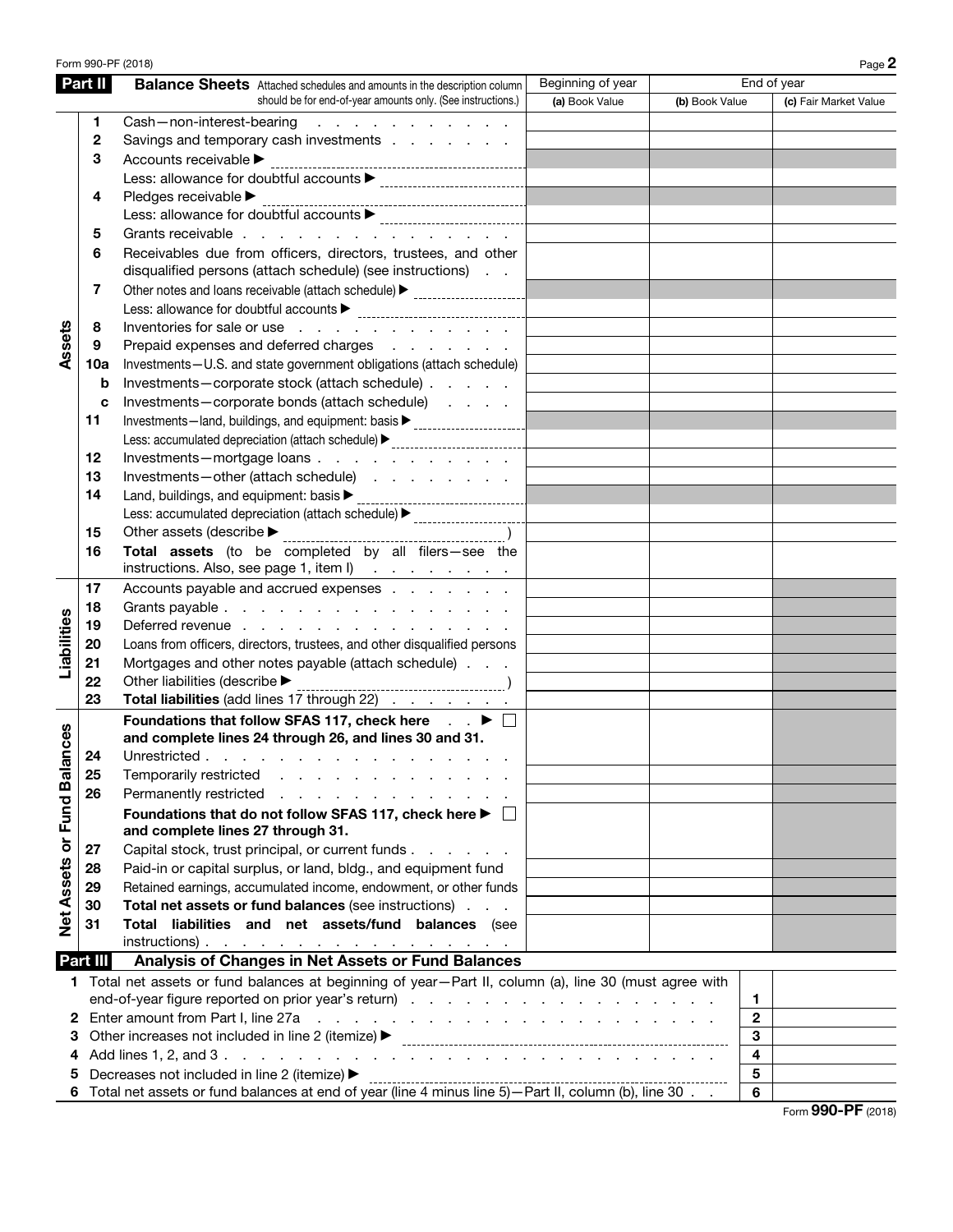| Part IV       |                                                                      | <b>Capital Gains and Losses for Tax on Investment Income</b>                                                                                                                                                                   |                                                                                 |                                                 |                                      |                                                                                                    |
|---------------|----------------------------------------------------------------------|--------------------------------------------------------------------------------------------------------------------------------------------------------------------------------------------------------------------------------|---------------------------------------------------------------------------------|-------------------------------------------------|--------------------------------------|----------------------------------------------------------------------------------------------------|
|               |                                                                      | (a) List and describe the kind(s) of property sold (for example, real estate,<br>2-story brick warehouse; or common stock, 200 shs. MLC Co.)                                                                                   |                                                                                 | (b) How acquired<br>P-Purchase<br>D-Donation    | (c) Date acquired<br>(mo., day, yr.) | (d) Date sold<br>(mo., day, yr.)                                                                   |
| 1a            |                                                                      |                                                                                                                                                                                                                                |                                                                                 |                                                 |                                      |                                                                                                    |
| b             |                                                                      |                                                                                                                                                                                                                                |                                                                                 |                                                 |                                      |                                                                                                    |
| c             |                                                                      |                                                                                                                                                                                                                                |                                                                                 |                                                 |                                      |                                                                                                    |
| d             |                                                                      |                                                                                                                                                                                                                                |                                                                                 |                                                 |                                      |                                                                                                    |
| е             |                                                                      |                                                                                                                                                                                                                                |                                                                                 |                                                 |                                      |                                                                                                    |
|               | (e) Gross sales price                                                | (f) Depreciation allowed<br>(or allowable)                                                                                                                                                                                     |                                                                                 | (g) Cost or other basis<br>plus expense of sale |                                      | (h) Gain or (loss)<br>$((e)$ plus $(f)$ minus $(g)$ )                                              |
| a             |                                                                      |                                                                                                                                                                                                                                |                                                                                 |                                                 |                                      |                                                                                                    |
| b             |                                                                      |                                                                                                                                                                                                                                |                                                                                 |                                                 |                                      |                                                                                                    |
| c             |                                                                      |                                                                                                                                                                                                                                |                                                                                 |                                                 |                                      |                                                                                                    |
| d             |                                                                      |                                                                                                                                                                                                                                |                                                                                 |                                                 |                                      |                                                                                                    |
| e             |                                                                      | Complete only for assets showing gain in column (h) and owned by the foundation on 12/31/69.                                                                                                                                   |                                                                                 |                                                 |                                      |                                                                                                    |
|               | (i) FMV as of $12/31/69$                                             | (i) Adjusted basis<br>as of 12/31/69                                                                                                                                                                                           |                                                                                 | (k) Excess of col. (i)<br>over col. (j), if any |                                      | (I) Gains (Col. (h) gain minus<br>col. (k), but not less than $-0$ -) or<br>Losses (from col. (h)) |
| а             |                                                                      |                                                                                                                                                                                                                                |                                                                                 |                                                 |                                      |                                                                                                    |
| b             |                                                                      |                                                                                                                                                                                                                                |                                                                                 |                                                 |                                      |                                                                                                    |
| c             |                                                                      |                                                                                                                                                                                                                                |                                                                                 |                                                 |                                      |                                                                                                    |
| d             |                                                                      |                                                                                                                                                                                                                                |                                                                                 |                                                 |                                      |                                                                                                    |
| e             |                                                                      |                                                                                                                                                                                                                                |                                                                                 |                                                 |                                      |                                                                                                    |
| $\mathbf{2}$  | Capital gain net income or (net capital loss)                        |                                                                                                                                                                                                                                | If gain, also enter in Part I, line 7<br>If (loss), enter -0- in Part I, line 7 |                                                 | $\mathbf{2}$                         |                                                                                                    |
| 3             | Part I, line 8                                                       | Net short-term capital gain or (loss) as defined in sections 1222(5) and (6):<br>If gain, also enter in Part I, line 8, column (c). See instructions. If (loss), enter -0- in                                                  |                                                                                 |                                                 | 3                                    |                                                                                                    |
| <b>Part V</b> |                                                                      | Qualification Under Section 4940(e) for Reduced Tax on Net Investment Income                                                                                                                                                   |                                                                                 |                                                 |                                      |                                                                                                    |
|               |                                                                      | (For optional use by domestic private foundations subject to the section 4940(a) tax on net investment income.)                                                                                                                |                                                                                 |                                                 |                                      |                                                                                                    |
|               |                                                                      |                                                                                                                                                                                                                                |                                                                                 |                                                 |                                      |                                                                                                    |
|               | If section 4940(d)(2) applies, leave this part blank.                |                                                                                                                                                                                                                                |                                                                                 |                                                 |                                      |                                                                                                    |
|               |                                                                      | Was the foundation liable for the section 4942 tax on the distributable amount of any year in the base period?<br>If "Yes," the foundation doesn't qualify under section 4940(e). Do not complete this part.                   |                                                                                 |                                                 |                                      | Yes<br>∣ No                                                                                        |
| 1             |                                                                      | Enter the appropriate amount in each column for each year; see the instructions before making any entries.                                                                                                                     |                                                                                 |                                                 |                                      |                                                                                                    |
|               | (a)<br>Base period years<br>Calendar year (or tax year beginning in) | (b)<br>Adjusted qualifying distributions                                                                                                                                                                                       |                                                                                 | (c)<br>Net value of noncharitable-use assets    |                                      | (d)<br>Distribution ratio<br>(col. (b) divided by col. (c))                                        |
|               | 2017                                                                 |                                                                                                                                                                                                                                |                                                                                 |                                                 |                                      |                                                                                                    |
|               | 2016                                                                 |                                                                                                                                                                                                                                |                                                                                 |                                                 |                                      |                                                                                                    |
|               | 2015                                                                 |                                                                                                                                                                                                                                |                                                                                 |                                                 |                                      |                                                                                                    |
|               | 2014                                                                 |                                                                                                                                                                                                                                |                                                                                 |                                                 |                                      |                                                                                                    |
|               | 2013                                                                 |                                                                                                                                                                                                                                |                                                                                 |                                                 |                                      |                                                                                                    |
|               |                                                                      |                                                                                                                                                                                                                                |                                                                                 |                                                 |                                      |                                                                                                    |
| $\mathbf{2}$  | <b>Total</b> of line 1, column (d)                                   |                                                                                                                                                                                                                                |                                                                                 |                                                 | $\overline{2}$                       |                                                                                                    |
| 3             |                                                                      | Average distribution ratio for the 5-year base period-divide the total on line 2 by 5.0, or by<br>the number of years the foundation has been in existence if less than 5 years                                                |                                                                                 | and the company of the company                  | 3                                    |                                                                                                    |
| 4             |                                                                      | Enter the net value of noncharitable-use assets for 2018 from Part X, line 5                                                                                                                                                   |                                                                                 |                                                 | 4                                    |                                                                                                    |
| 5             | Multiply line 4 by line 3                                            | de la caractería de la caractería de la caractería                                                                                                                                                                             |                                                                                 |                                                 | 5                                    |                                                                                                    |
| 6             |                                                                      | Enter 1% of net investment income (1% of Part I, line 27b)                                                                                                                                                                     |                                                                                 |                                                 | 6                                    |                                                                                                    |
| 7             | Add lines 5 and 6                                                    | and the company of the company of the company of the company of the company of the company of the company of the company of the company of the company of the company of the company of the company of the company of the comp |                                                                                 |                                                 | 7                                    |                                                                                                    |
| 8             |                                                                      |                                                                                                                                                                                                                                |                                                                                 |                                                 | 8                                    |                                                                                                    |
|               | Part VI instructions.                                                | If line 8 is equal to or greater than line 7, check the box in Part VI, line 1b, and complete that part using a 1% tax rate. See the                                                                                           |                                                                                 |                                                 |                                      |                                                                                                    |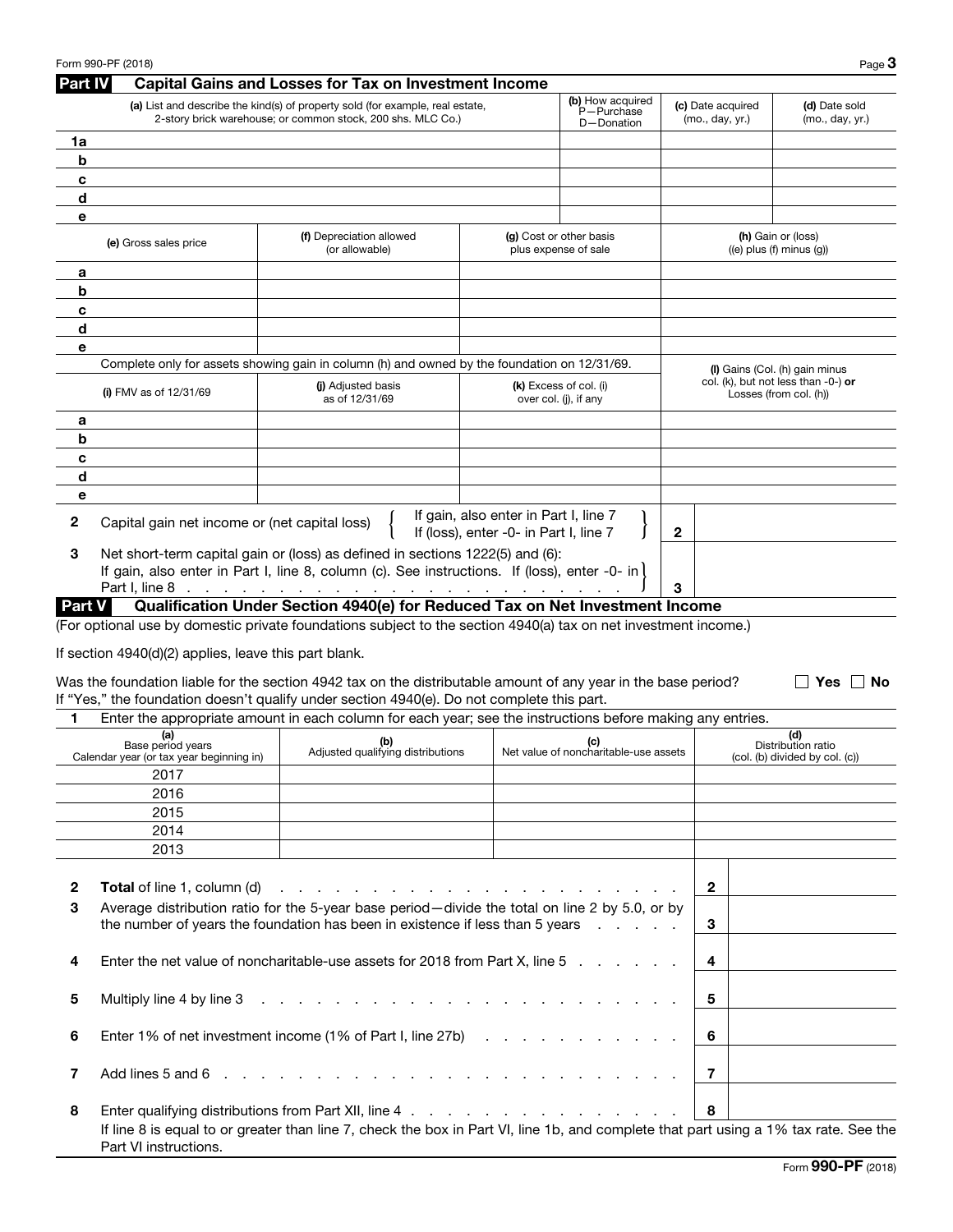Form 990-PF (2018) Creative Opera Company, Ltd  $_{\text{Page}}$ 4 Part VI Excise Tax Based on Investment Income (Section 4940(a), 4940(b), 4940(e), or 4948–see instructions) 1a Exempt operating foundations described in section  $4940(d)(2)$ , check here  $\blacktriangleright \Box$  and enter "N/A" on line 1. Date of ruling or determination letter: \_\_\_\_\_\_\_\_\_\_\_\_\_\_\_\_\_\_ (attach copy of letter if necessary-see instructions) b Domestic foundations that meet the section 4940(e) requirements in Part V, check } 1 here  $\blacktriangleright \Box$  and enter 1% of Part I, line 27b  $\ldots$  . . . . . . . . . . . . . . . . . c All other domestic foundations enter 2% of line 27b. Exempt foreign organizations, enter 4% of Part I, line 12, col. (b). 2 Tax under section 511 (domestic section 4947(a)(1) trusts and taxable foundations only; others, enter -0-)  $\vert$  2 3 Add lines 1 and 2 . . . . . . . . . . . . . . . . . . . . . . . . . . . 3 4 Subtitle A (income) tax (domestic section  $4947(a)(1)$  trusts and taxable foundations only; others, enter -0-)  $\vert$  4 5 Tax based on investment income. Subtract line 4 from line 3. If zero or less, enter -0- . . . . . . 5 6 Credits/Payments: a 2018 estimated tax payments and 2017 overpayment credited to 2018  $\,$  6a **b** Exempt foreign organizations—tax withheld at source  $\ldots$  . . . . . 6b **c** Tax paid with application for extension of time to file (Form 8868)  $\blacksquare$  6c **d** Backup withholding erroneously withheld  $\ldots$  . . . . . . .  $\mid$  6d 7 Total credits and payments. Add lines 6a through 6d  $\ldots$  . . . . . . . . . . . . . . . . . 7 8 Enter any **penalty** for underpayment of estimated tax. Check here  $\Box$  if Form 2220 is attached  $\Box$  8 9 Tax due. If the total of lines 5 and 8 is more than line 7, enter amount owed  $\blacksquare$ . 10 Overpayment. If line 7 is more than the total of lines 5 and 8, enter the amount overpaid  $\mathbf{P}$  | 10 11 Enter the amount of line 10 to be: Credited to 2019 estimated tax  $\blacktriangleright$  Refunded  $\blacktriangleright$  11 Part VII-A Statements Regarding Activities 1a During the tax year, did the foundation attempt to influence any national, state, or local legislation or did it participate or intervene in any political campaign? . . . . . . . . . . . . . . . . . . . 1a b Did it spend more than \$100 during the year (either directly or indirectly) for political purposes? See the instructions for the definition . . . . . . . . . . . . . . . . . . . . . . . . . . 1b If the answer is "Yes" to 1a or 1b, attach a detailed description of the activities and copies of any materials published or distributed by the foundation in connection with the activities. c Did the foundation file Form 1120-POL for this year? . . . . . . . . . . . . . . . . . . 1c d Enter the amount (if any) of tax on political expenditures (section 4955) imposed during the year: (1) On the foundation. ▶ \$ (2) On foundation managers. ▶ \$ e Enter the reimbursement (if any) paid by the foundation during the year for political expenditure tax imposed on foundation managers. ▶ \$ 2 Has the foundation engaged in any activities that have not previously been reported to the IRS?  $\ldots$   $\Box$ If "Yes," attach a detailed description of the activities. 3 Has the foundation made any changes, not previously reported to the IRS, in its governing instrument, articles of incorporation, or bylaws, or other similar instruments? If "Yes," attach a conformed copy of the changes . 3 4a Did the foundation have unrelated business gross income of \$1,000 or more during the year? . . . . . | 4a b If "Yes," has it filed a tax return on Form 990-T for this year? . . . . . . . . . . . . . . . . 4b 5 Was there a liquidation, termination, dissolution, or substantial contraction during the year? . . . . . | 5 If "Yes," attach the statement required by *General Instruction T.* 6 Are the requirements of section 508(e) (relating to sections 4941 through 4945) satisfied either: • By language in the governing instrument, or • By state legislation that effectively amends the governing instrument so that no mandatory directions that conflict with the state law remain in the governing instrument?  $\ldots$  . . . . . . . . . . . . . . . . 6 7 Did the foundation have at least \$5,000 in assets at any time during the year? If "Yes," complete Part II, col. (c), and Part XV | 7 8a Enter the states to which the foundation reports or with which it is registered. See instructions. ▶ b If the answer is "Yes" to line 7, has the foundation furnished a copy of Form 990-PF to the Attorney General (or designate) of each state as required by *General Instruction G?* If "No," attach explanation . . . . . 8b

|    | Is the foundation claiming status as a private operating foundation within the meaning of section 4942(j)(3) or                                                                                                                                       |     |
|----|-------------------------------------------------------------------------------------------------------------------------------------------------------------------------------------------------------------------------------------------------------|-----|
|    | 4942(j)(5) for calendar year 2018 or the tax year beginning in 2018? See the instructions for Part XIV. If "Yes,"                                                                                                                                     |     |
|    |                                                                                                                                                                                                                                                       | - 9 |
| 10 | Did any persons become substantial contributors during the tax year? If "Yes," attach a schedule listing their                                                                                                                                        |     |
|    | names and addresses.<br>a construction of the construction of the construction of the construction of the construction of the construction of the construction of the construction of the construction of the construction of the construction of the | 10  |

Form 990-PF (2018)

✔

Yes | No

✔

✔

 $\mathbf v$ 

✔

✔ ✔ ✔ ✔

✔

✔

✔

✔

0 0  $\overline{0}$  $\overline{0}$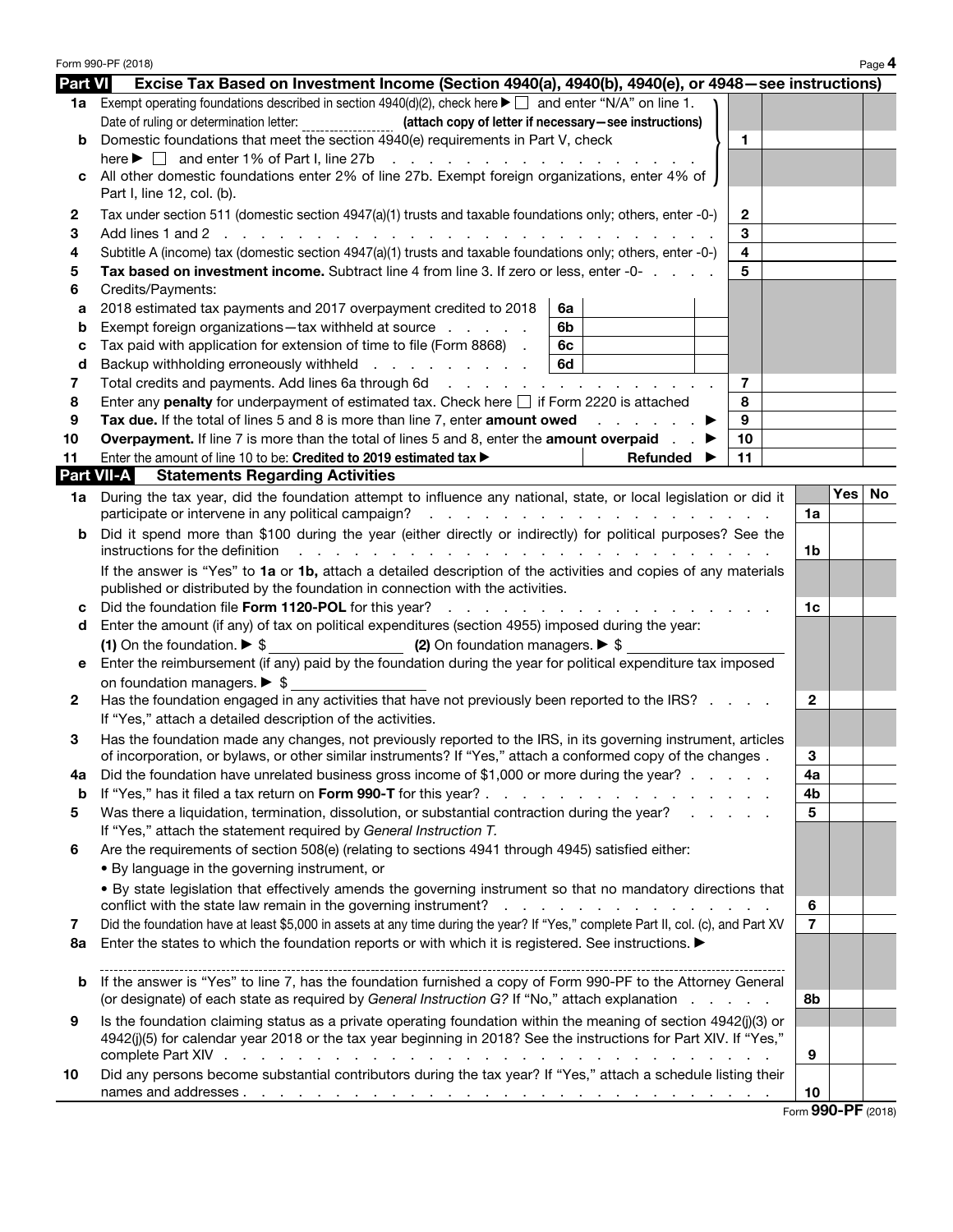$_{\rm Form}$   $_{990}$ -p $_{\rm F(2018)}$  Creative Opera Company, Ltd  $_{\rm Page}$  5

|              | <b>Part VII-A</b> | <b>Statements Regarding Activities (continued)</b>                                                                                                                                                                                                                              |    |     |    |
|--------------|-------------------|---------------------------------------------------------------------------------------------------------------------------------------------------------------------------------------------------------------------------------------------------------------------------------|----|-----|----|
|              |                   |                                                                                                                                                                                                                                                                                 |    | Yes | No |
| 11           |                   | At any time during the year, did the foundation, directly or indirectly, own a controlled entity within the<br>meaning of section 512(b)(13)? If "Yes," attach schedule. See instructions                                                                                       | 11 |     | V  |
| 12           |                   | Did the foundation make a distribution to a donor advised fund over which the foundation or a disqualified<br>person had advisory privileges? If "Yes," attach statement. See instructions                                                                                      | 12 |     | v  |
| 13           |                   | Did the foundation comply with the public inspection requirements for its annual returns and exemption application?                                                                                                                                                             | 13 | ✓   |    |
|              |                   | Website address > http;//creativeopera.org                                                                                                                                                                                                                                      |    |     |    |
| 14           |                   | $212 - 877 - 7555$<br>Telephone no. $\blacktriangleright$                                                                                                                                                                                                                       |    |     |    |
|              |                   | Located at $\triangleright$ 101 West 85th Street, # 34, New York, NY<br>Section 1047/37/33 methods for the Street, # 34, New York, NY<br>$ZIP+4$<br>10024-4452                                                                                                                  |    |     |    |
| 15           |                   | Section 4947(a)(1) nonexempt charitable trusts filing Form 990-PF in lieu of Form 1041 - check here                                                                                                                                                                             |    |     |    |
|              |                   | 15                                                                                                                                                                                                                                                                              |    |     |    |
| 16           |                   | At any time during calendar year 2018, did the foundation have an interest in or a signature or other authority                                                                                                                                                                 |    | Yes | No |
|              |                   | over a bank, securities, or other financial account in a foreign country?.                                                                                                                                                                                                      | 16 |     | V  |
|              |                   | See the instructions for exceptions and filing requirements for FinCEN Form 114. If "Yes," enter the name of                                                                                                                                                                    |    |     |    |
|              | <b>Part VII-B</b> | the foreign country<br>Statements Regarding Activities for Which Form 4720 May Be Required                                                                                                                                                                                      |    |     |    |
|              |                   | File Form 4720 if any item is checked in the "Yes" column, unless an exception applies.                                                                                                                                                                                         |    | Yes | No |
| 1a           |                   | During the year, did the foundation (either directly or indirectly):                                                                                                                                                                                                            |    |     |    |
|              |                   | (1) Engage in the sale or exchange, or leasing of property with a disqualified person?<br>$ v $ No<br>∣ ∣Yes<br><b>Contract</b>                                                                                                                                                 |    |     |    |
|              |                   | (2) Borrow money from, lend money to, or otherwise extend credit to (or accept it from) a<br>$\Box$ Yes<br>$\boxed{\mathbf{v}}$ No                                                                                                                                              |    |     |    |
|              |                   | (3) Furnish goods, services, or facilities to (or accept them from) a disqualified person? $\Box$ Tres<br>$\sqrt{2}$ No                                                                                                                                                         |    |     |    |
|              |                   | (4) Pay compensation to, or pay or reimburse the expenses of, a disqualified person?<br>$\sqrt{2}$ No<br>│ Yes                                                                                                                                                                  |    |     |    |
|              |                   | (5) Transfer any income or assets to a disqualified person (or make any of either available for<br>the benefit or use of a disqualified person)?<br>and a series and a series and a series<br>$\Box$ Yes<br>$ v $ No                                                            |    |     |    |
|              |                   | (6) Agree to pay money or property to a government official? (Exception. Check "No" if the<br>foundation agreed to make a grant to or to employ the official for a period after<br>termination of government service, if terminating within 90 days.)<br>$\Box$ Yes<br>$ v $ No |    |     |    |
| b            |                   | If any answer is "Yes" to $1a(1)$ -(6), did any of the acts fail to qualify under the exceptions described in                                                                                                                                                                   |    |     |    |
|              |                   | Regulations section 53.4941(d)-3 or in a current notice regarding disaster assistance? See instructions<br>Organizations relying on a current notice regarding disaster assistance, check here<br>$\blacktriangleright \Box$                                                    | 1b |     |    |
| с            |                   | Did the foundation engage in a prior year in any of the acts described in 1a, other than excepted acts, that                                                                                                                                                                    |    |     |    |
|              |                   | were not corrected before the first day of the tax year beginning in 2018?<br>and the company of the company of                                                                                                                                                                 | 1c |     |    |
| $\mathbf{2}$ |                   | Taxes on failure to distribute income (section 4942) (does not apply for years the foundation was a private<br>operating foundation defined in section 4942(j)(3) or 4942(j)(5)):                                                                                               |    |     |    |
| а            |                   | At the end of tax year 2018, did the foundation have any undistributed income (lines 6d and<br>6e, Part XIII) for tax year(s) beginning before 2018?<br>Yes ØNo                                                                                                                 |    |     |    |
|              |                   | If "Yes," list the years $\blacktriangleright$ 20 , 20 , 20                                                                                                                                                                                                                     |    |     |    |
| b            |                   | Are there any years listed in 2a for which the foundation is not applying the provisions of section 4942(a)(2)                                                                                                                                                                  |    |     |    |
|              |                   | (relating to incorrect valuation of assets) to the year's undistributed income? (If applying section 4942(a)(2) to                                                                                                                                                              |    |     |    |
|              |                   |                                                                                                                                                                                                                                                                                 | 2b |     |    |
| c            |                   | If the provisions of section $4942(a)(2)$ are being applied to any of the years listed in 2a, list the years here.<br>$\triangleright$ 20 , 20 , 20 , 20                                                                                                                        |    |     |    |
| За           |                   | Did the foundation hold more than a 2% direct or indirect interest in any business enterprise                                                                                                                                                                                   |    |     |    |
|              |                   | $\Box$ Yes $\angle$ No                                                                                                                                                                                                                                                          |    |     |    |
| b            |                   | If "Yes," did it have excess business holdings in 2018 as a result of (1) any purchase by the foundation or                                                                                                                                                                     |    |     |    |
|              |                   | disqualified persons after May 26, 1969; (2) the lapse of the 5-year period (or longer period approved by the                                                                                                                                                                   |    |     |    |
|              |                   | Commissioner under section 4943(c)(7)) to dispose of holdings acquired by gift or bequest; or (3) the lapse of                                                                                                                                                                  |    |     |    |
|              |                   | the 10-, 15-, or 20-year first phase holding period? (Use Schedule C, Form 4720, to determine if the                                                                                                                                                                            |    |     |    |
|              |                   |                                                                                                                                                                                                                                                                                 | 3b |     |    |
| 4a<br>b      |                   | Did the foundation invest during the year any amount in a manner that would jeopardize its charitable purposes?<br>Did the foundation make any investment in a prior year (but after December 31, 1969) that could jeopardize its                                               | 4a |     |    |
|              |                   | charitable purpose that had not been removed from jeopardy before the first day of the tax year beginning in 2018?                                                                                                                                                              | 4b |     |    |
|              |                   |                                                                                                                                                                                                                                                                                 |    |     |    |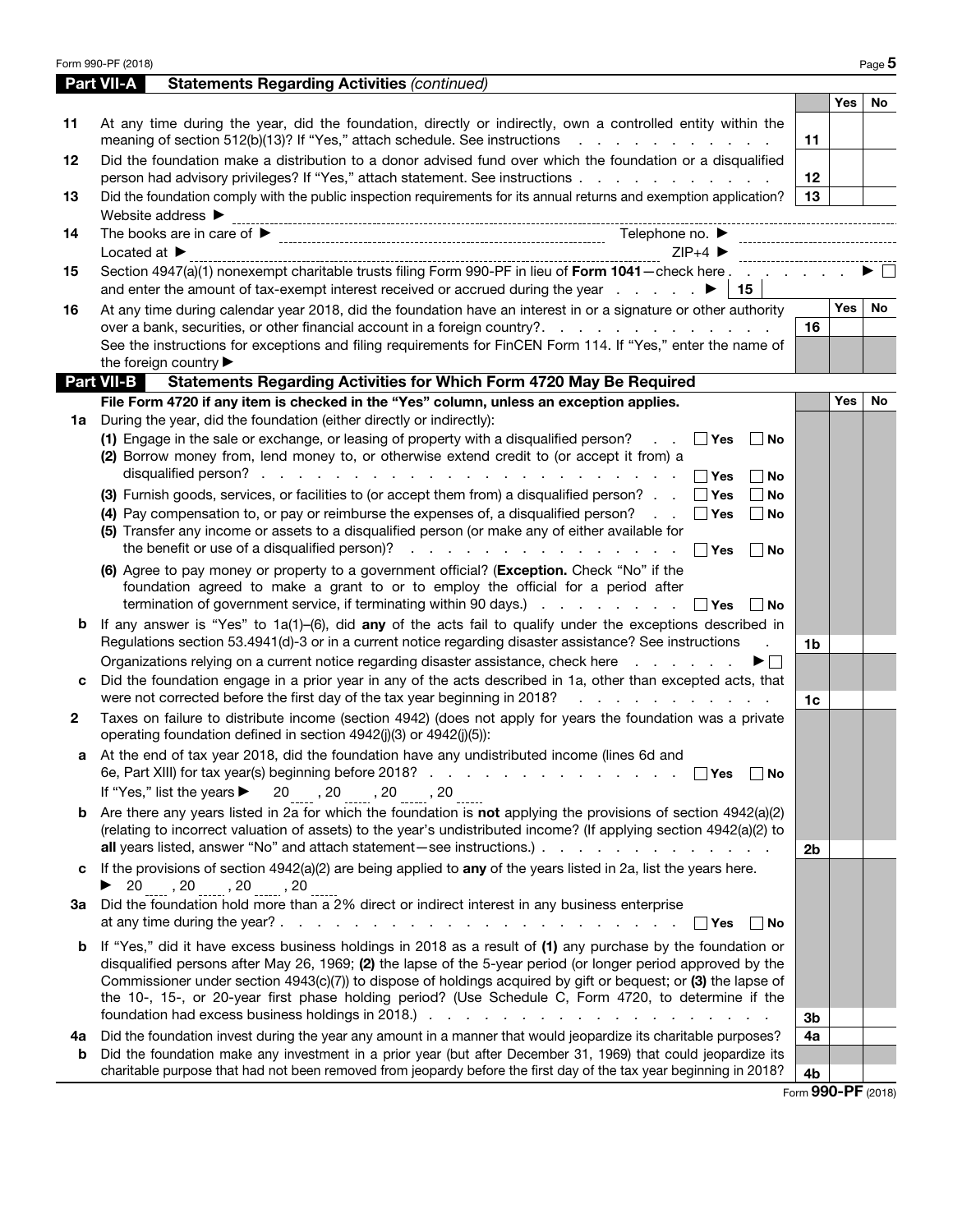$_{\rm Form}$   $_{990}$ -PF (2018) Creative Opera Company, Ltd  $_{\rm Page}$  6

| $23 - 110919$ |  | Page 6 |  |
|---------------|--|--------|--|
|               |  |        |  |

|                  | Statements Regarding Activities for Which Form 4720 May Be Required (continued)<br><b>Part VII-B</b>                             |    |            |     |
|------------------|----------------------------------------------------------------------------------------------------------------------------------|----|------------|-----|
| 5а               | During the year, did the foundation pay or incur any amount to:                                                                  |    | <b>Yes</b> | No. |
|                  | (1) Carry on propaganda, or otherwise attempt to influence legislation (section 4945(e))? $\Box$ Yes<br>$ v $ No                 |    |            |     |
|                  | (2) Influence the outcome of any specific public election (see section 4955); or to carry on,                                    |    |            |     |
|                  | $ v $ No<br>$\lceil \cdot \rceil$ Yes                                                                                            |    |            |     |
|                  | (3) Provide a grant to an individual for travel, study, or other similar purposes? $\ldots$ $\ldots$ $\Box$ Yes<br>$ v $ No      |    |            |     |
|                  | (4) Provide a grant to an organization other than a charitable, etc., organization described in                                  |    |            |     |
|                  | $ v $ No                                                                                                                         |    |            |     |
|                  | (5) Provide for any purpose other than religious, charitable, scientific, literary, or educational                               |    |            |     |
|                  | purposes, or for the prevention of cruelty to children or animals? $\ldots$ $\ldots$ $\ldots$ $\Box$ Yes<br>「r No                |    |            |     |
| b                | If any answer is "Yes" to $5a(1)$ –(5), did any of the transactions fail to qualify under the exceptions described               |    |            |     |
|                  | in Regulations section 53.4945 or in a current notice regarding disaster assistance? See instructions                            | 5b |            |     |
|                  | Organizations relying on a current notice regarding disaster assistance, check here $\ldots$ $\blacktriangleright \Box$          |    |            |     |
| c                | If the answer is "Yes" to question 5a(4), does the foundation claim exemption from the tax                                       |    |            |     |
|                  | because it maintained expenditure responsibility for the grant? $\Box$ Yes<br>  No                                               |    |            |     |
|                  | If "Yes," attach the statement required by Regulations section 53.4945-5(d).                                                     |    |            |     |
| 6a               | Did the foundation, during the year, receive any funds, directly or indirectly, to pay premiums                                  |    |            |     |
|                  | ∣ ∣Yes<br>lr∣No                                                                                                                  |    |            |     |
| b                | Did the foundation, during the year, pay premiums, directly or indirectly, on a personal benefit contract?                       | 6b |            |     |
|                  | If "Yes" to 6b, file Form 8870.                                                                                                  |    |            |     |
| 7a               | At any time during the tax year, was the foundation a party to a prohibited tax shelter transaction?<br>IIYes I <del></del> VINo |    |            |     |
| b                | If "Yes," did the foundation receive any proceeds or have any net income attributable to the transaction? .                      | 7b |            | V   |
| 8                | Is the foundation subject to the section 4960 tax on payment(s) of more than \$1,000,000 in                                      |    |            |     |
|                  | remuneration or excess parachute payment(s) during the year? $\Box$ Yes $\Box$ No                                                |    |            |     |
| <b>Part VIII</b> | Information About Officers, Directors, Trustees, Foundation Managers, Highly Paid Employees,                                     |    |            |     |
|                  | and Contractors                                                                                                                  |    |            |     |

1 List all officers, directors, trustees, and foundation managers and their compensation. See instructions.

| (a) Name and address | (b) Title, and average<br>hours per week<br>devoted to position | (c) Compensation<br>(If not paid,<br>enter -0-) | (d) Contributions to<br>employee benefit plans<br>and deferred compensation | (e) Expense account,<br>other allowances |
|----------------------|-----------------------------------------------------------------|-------------------------------------------------|-----------------------------------------------------------------------------|------------------------------------------|
| N/A                  |                                                                 |                                                 |                                                                             |                                          |
|                      |                                                                 |                                                 |                                                                             |                                          |
|                      |                                                                 |                                                 |                                                                             |                                          |
|                      |                                                                 |                                                 |                                                                             |                                          |

## 2 Compensation of five highest-paid employees (other than those included on line 1—see instructions). If none, enter "NONE."

| (a) Name and address of each employee paid more than \$50,000 | (b) Title, and average<br>hours per week<br>devoted to position | (c) Compensation | (d) Contributions to<br>compensation | employee benefit (e) Expense account,<br>plans and deferred other allowances |
|---------------------------------------------------------------|-----------------------------------------------------------------|------------------|--------------------------------------|------------------------------------------------------------------------------|
|                                                               |                                                                 |                  |                                      |                                                                              |
|                                                               |                                                                 |                  |                                      |                                                                              |
|                                                               |                                                                 |                  |                                      |                                                                              |
|                                                               |                                                                 |                  |                                      |                                                                              |
|                                                               |                                                                 |                  |                                      |                                                                              |
| Total number of other employees paid over \$50,000            |                                                                 |                  | <u>.</u>                             |                                                                              |
|                                                               |                                                                 |                  |                                      | $F_{\text{OCD}}$ 990-PF (2018)                                               |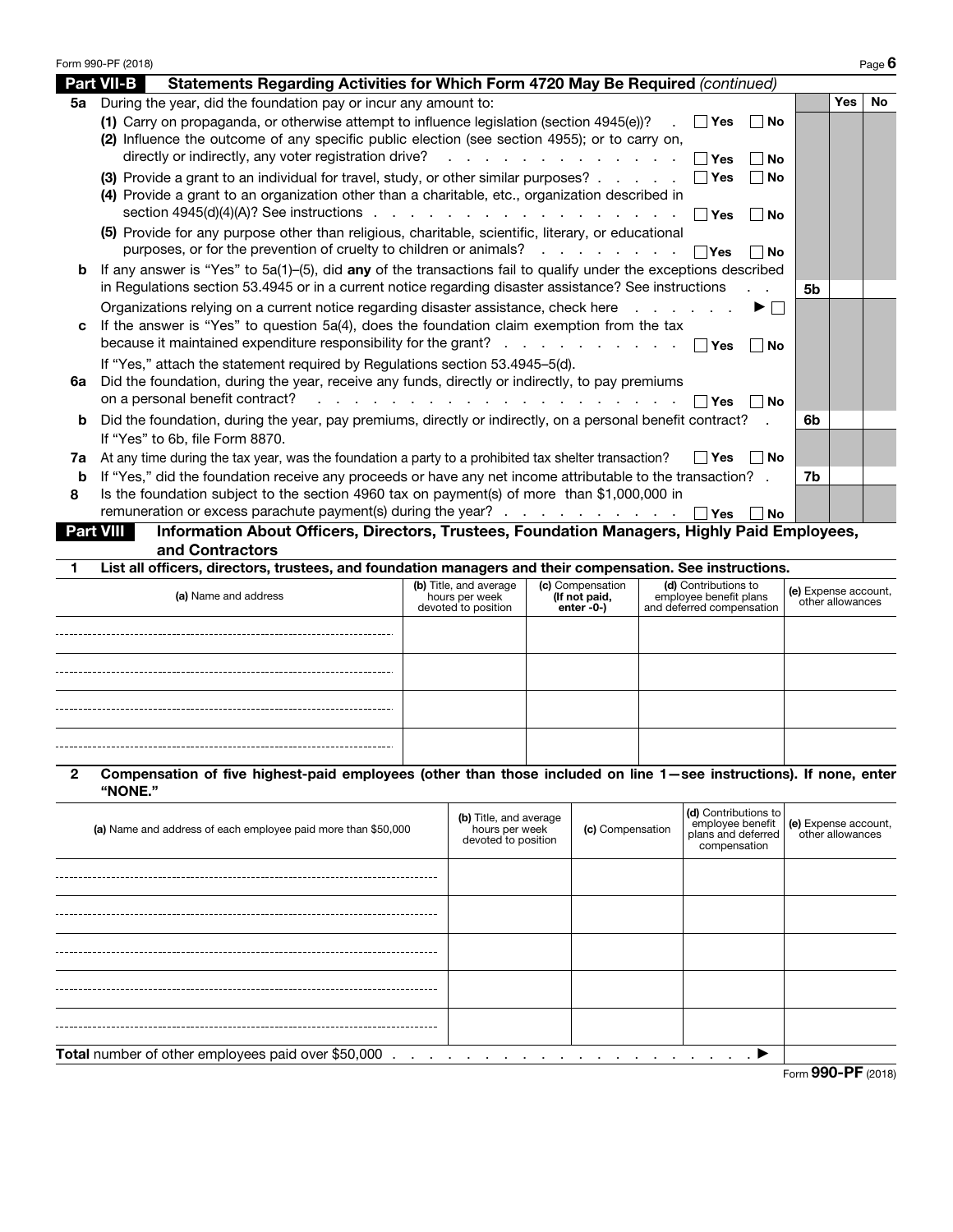| 3         | Five highest-paid independent contractors for professional services. See instructions. If none, enter "NONE."                                                                                                                                             |                  |
|-----------|-----------------------------------------------------------------------------------------------------------------------------------------------------------------------------------------------------------------------------------------------------------|------------------|
|           | (a) Name and address of each person paid more than \$50,000<br>(b) Type of service                                                                                                                                                                        | (c) Compensation |
|           |                                                                                                                                                                                                                                                           |                  |
|           |                                                                                                                                                                                                                                                           |                  |
|           |                                                                                                                                                                                                                                                           |                  |
|           |                                                                                                                                                                                                                                                           |                  |
|           |                                                                                                                                                                                                                                                           |                  |
|           |                                                                                                                                                                                                                                                           |                  |
|           |                                                                                                                                                                                                                                                           |                  |
|           |                                                                                                                                                                                                                                                           |                  |
|           |                                                                                                                                                                                                                                                           |                  |
|           | Total number of others receiving over \$50,000 for professional services<br>▶<br><b>Contract Contract</b>                                                                                                                                                 |                  |
| Part IX-A | <b>Summary of Direct Charitable Activities</b>                                                                                                                                                                                                            |                  |
|           | List the foundation's four largest direct charitable activities during the tax year. Include relevant statistical information such as the number of<br>organizations and other beneficiaries served, conferences convened, research papers produced, etc. | Expenses         |
| 1         |                                                                                                                                                                                                                                                           |                  |
|           |                                                                                                                                                                                                                                                           |                  |
|           |                                                                                                                                                                                                                                                           |                  |
| 2         |                                                                                                                                                                                                                                                           |                  |
|           |                                                                                                                                                                                                                                                           |                  |
|           |                                                                                                                                                                                                                                                           |                  |
| З         |                                                                                                                                                                                                                                                           |                  |
|           |                                                                                                                                                                                                                                                           |                  |
| 4         |                                                                                                                                                                                                                                                           |                  |
|           |                                                                                                                                                                                                                                                           |                  |
|           |                                                                                                                                                                                                                                                           |                  |
| Part IX-B | <b>Summary of Program-Related Investments (see instructions)</b>                                                                                                                                                                                          |                  |
|           | Describe the two largest program-related investments made by the foundation during the tax year on lines 1 and 2.                                                                                                                                         | Amount           |
| 1         |                                                                                                                                                                                                                                                           |                  |
|           |                                                                                                                                                                                                                                                           |                  |
| 2         |                                                                                                                                                                                                                                                           |                  |
|           |                                                                                                                                                                                                                                                           |                  |
|           |                                                                                                                                                                                                                                                           |                  |
|           | All other program-related investments. See instructions.                                                                                                                                                                                                  |                  |
| 3         |                                                                                                                                                                                                                                                           |                  |
|           |                                                                                                                                                                                                                                                           |                  |
|           |                                                                                                                                                                                                                                                           |                  |
|           | Total. Add lines 1 through 3<br>▶                                                                                                                                                                                                                         |                  |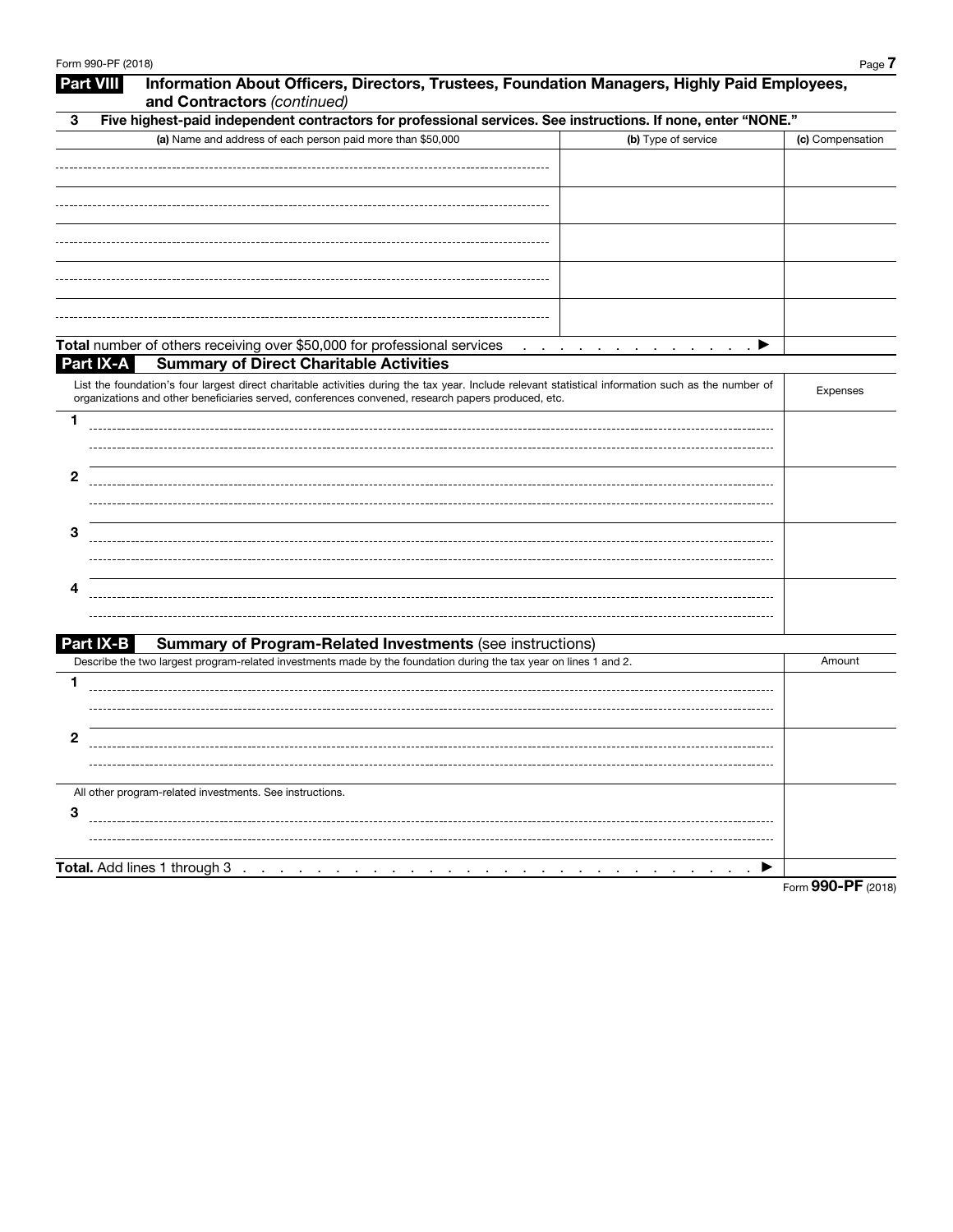| Part X         | Minimum Investment Return (All domestic foundations must complete this part. Foreign foundations,                                                                                                                              |                |  |
|----------------|--------------------------------------------------------------------------------------------------------------------------------------------------------------------------------------------------------------------------------|----------------|--|
|                | see instructions.)                                                                                                                                                                                                             |                |  |
| 1              | Fair market value of assets not used (or held for use) directly in carrying out charitable, etc.,<br>purposes:                                                                                                                 |                |  |
| a              |                                                                                                                                                                                                                                | 1a             |  |
| b              |                                                                                                                                                                                                                                | 1b             |  |
| c              | Fair market value of all other assets (see instructions)                                                                                                                                                                       | 1c             |  |
| d              |                                                                                                                                                                                                                                | 1d             |  |
| е              | Reduction claimed for blockage or other factors reported on lines 1a and                                                                                                                                                       |                |  |
|                | 1c (attach detailed explanation). $\therefore$ $\therefore$ $\therefore$ $\therefore$ $\therefore$ $\therefore$ $\therefore$ $\therefore$ 1e                                                                                   |                |  |
| 2              |                                                                                                                                                                                                                                | $\mathbf{2}$   |  |
| 3              |                                                                                                                                                                                                                                | 3              |  |
| 4              | Cash deemed held for charitable activities. Enter 11/2% of line 3 (for greater amount, see                                                                                                                                     |                |  |
|                |                                                                                                                                                                                                                                | 4              |  |
| 5              | Net value of noncharitable-use assets. Subtract line 4 from line 3. Enter here and on Part V, line 4                                                                                                                           | 5              |  |
| 6              |                                                                                                                                                                                                                                | 6              |  |
| <b>Part XI</b> | Distributable Amount (see instructions) (Section 4942(j)(3) and (j)(5) private operating foundations<br>and certain foreign organizations, check here $\blacktriangleright \Box$ and do not complete this part.)               |                |  |
| 1              |                                                                                                                                                                                                                                | $\blacksquare$ |  |
| 2a             | Tax on investment income for 2018 from Part VI, line 5 $\ldots$ $\ldots$ $\ldots$   2a                                                                                                                                         |                |  |
| b              | Income tax for 2018. (This does not include the tax from Part VI.) $\ldots$ 2b                                                                                                                                                 |                |  |
| C              | Add lines 2a and 2b r and r and r and r and r and r and r and r and r and r and r and r and r and r and r and r and r and r and r and r and r and r and r and r and r and r and r and r and r and r and r and r and r and r an | 2c             |  |
| 3              | Distributable amount before adjustments. Subtract line 2c from line 1                                                                                                                                                          | 3              |  |
| 4              |                                                                                                                                                                                                                                | 4              |  |
| 5              |                                                                                                                                                                                                                                | 5              |  |
| 6              | Deduction from distributable amount (see instructions) entitled and the control of the control of the control o                                                                                                                | 6              |  |
| 7              | Distributable amount as adjusted. Subtract line 6 from line 5. Enter here and on Part XIII,                                                                                                                                    |                |  |
|                |                                                                                                                                                                                                                                | $\overline{7}$ |  |
|                | <b>Part XII Qualifying Distributions (see instructions)</b>                                                                                                                                                                    |                |  |
| 1.             | Amounts paid (including administrative expenses) to accomplish charitable, etc., purposes:                                                                                                                                     |                |  |
| a              | Expenses, contributions, gifts, etc.—total from Part I, column (d), line 26                                                                                                                                                    | 1a             |  |
| b              |                                                                                                                                                                                                                                | 1b             |  |
| 2              | Amounts paid to acquire assets used (or held for use) directly in carrying out charitable, etc.,                                                                                                                               |                |  |
|                |                                                                                                                                                                                                                                | $\mathbf{2}$   |  |
| 3              | Amounts set aside for specific charitable projects that satisfy the:                                                                                                                                                           |                |  |
| a              |                                                                                                                                                                                                                                | За             |  |
| b              |                                                                                                                                                                                                                                | 3b             |  |
| 4              | Qualifying distributions. Add lines 1a through 3b. Enter here and on Part V, line 8; and Part XIII, line 4                                                                                                                     | 4              |  |
| 5              | Foundations that qualify under section 4940(e) for the reduced rate of tax on net investment income.                                                                                                                           |                |  |
|                |                                                                                                                                                                                                                                | 5              |  |
| 6              | Adjusted qualifying distributions. Subtract line 5 from line 4 manuscript and contact the state of the state of the state of the state of the state of the state of the state of the state of the state of the state of the st | 6              |  |
|                | Note: The amount on line 6 will be used in Part V, column (b), in subsequent years when calculating whether the foundation<br>qualifies for the section 4940(e) reduction of tax in those years.                               |                |  |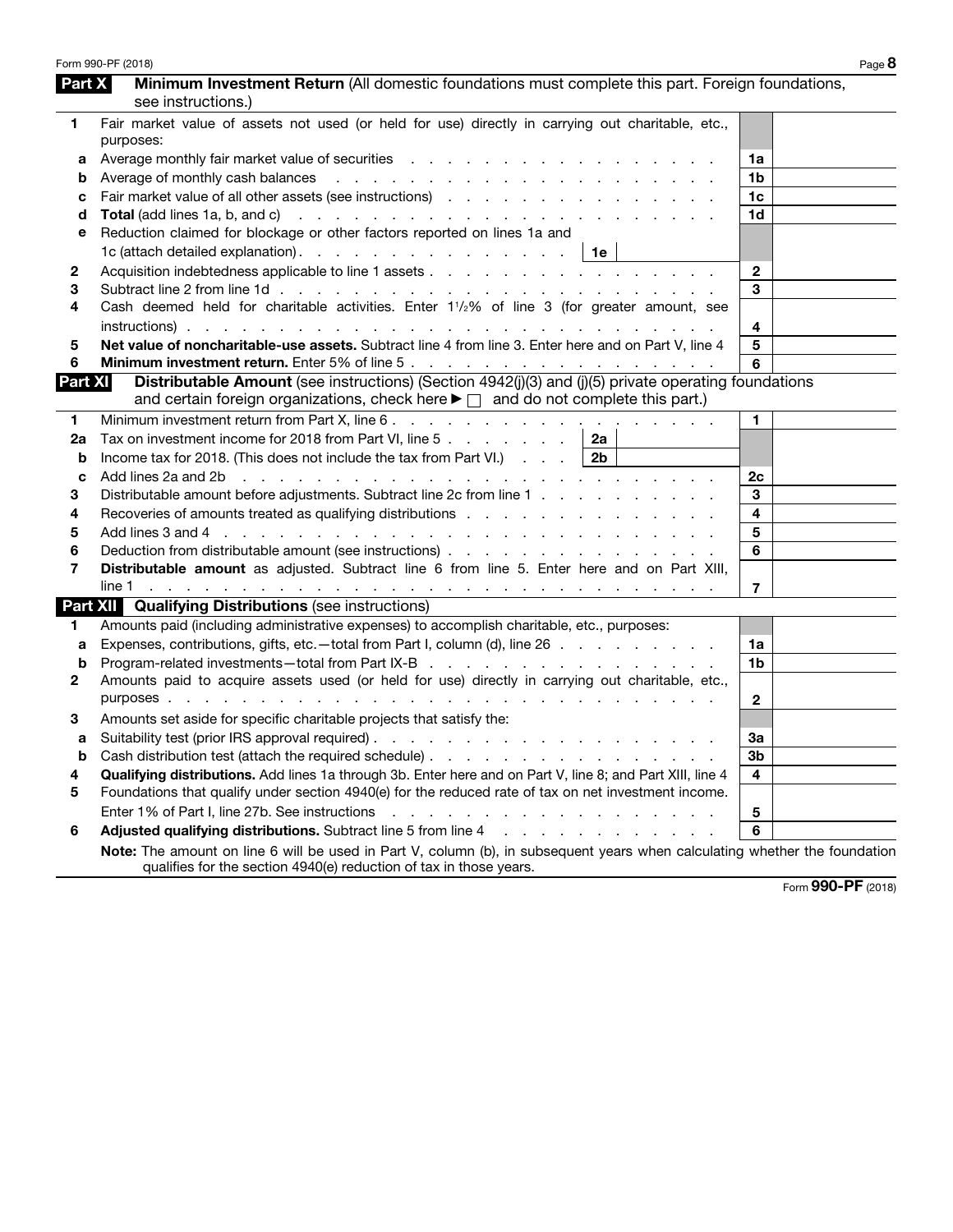|    | <b>Part XIII</b><br><b>Undistributed Income</b> (see instructions)                                                                                                                |               |                            |             |             |  |  |
|----|-----------------------------------------------------------------------------------------------------------------------------------------------------------------------------------|---------------|----------------------------|-------------|-------------|--|--|
|    |                                                                                                                                                                                   | (a)<br>Corpus | (b)<br>Years prior to 2017 | (c)<br>2017 | (d)<br>2018 |  |  |
| 1  | Distributable amount for 2018 from Part XI,<br>$line 7$                                                                                                                           |               |                            |             |             |  |  |
| 2  | Undistributed income, if any, as of the end of 2018:                                                                                                                              |               |                            |             |             |  |  |
| а  | Enter amount for 2017 only                                                                                                                                                        |               |                            |             |             |  |  |
| b  | Total for prior years: 20, 20, 20                                                                                                                                                 |               |                            |             |             |  |  |
| 3  | Excess distributions carryover, if any, to 2018:                                                                                                                                  |               |                            |             |             |  |  |
| a  | From 2013 $\ldots$ $\ldots$ $\ldots$                                                                                                                                              |               |                            |             |             |  |  |
| b  | From 2014 $\ldots$ $\ldots$ $\ldots$<br>$\mathcal{L}_{\text{max}}$ and $\mathcal{L}_{\text{max}}$                                                                                 |               |                            |             |             |  |  |
| с  | From 2015 $\ldots$ $\ldots$ $\ldots$                                                                                                                                              |               |                            |             |             |  |  |
| d  |                                                                                                                                                                                   |               |                            |             |             |  |  |
| е  | From 2017 $\ldots$ $\ldots$ $\ldots$                                                                                                                                              |               |                            |             |             |  |  |
| f  | Total of lines 3a through e                                                                                                                                                       |               |                            |             |             |  |  |
| 4  | Qualifying distributions for 2018 from Part XII,<br>line 4: $\triangleright$ \$                                                                                                   |               |                            |             |             |  |  |
| а  | Applied to 2017, but not more than line 2a.                                                                                                                                       |               |                            |             |             |  |  |
| b  | Applied to undistributed income of prior years<br>(Election required - see instructions)                                                                                          |               |                            |             |             |  |  |
| c  | Treated as distributions out of corpus (Election<br>required-see instructions)                                                                                                    |               |                            |             |             |  |  |
| d  | Applied to 2018 distributable amount                                                                                                                                              |               |                            |             |             |  |  |
| е  | Remaining amount distributed out of corpus                                                                                                                                        |               |                            |             |             |  |  |
| 5  | Excess distributions carryover applied to 2018<br>(If an amount appears in column (d), the same<br>amount must be shown in column (a).)                                           |               |                            |             |             |  |  |
| 6  | Enter the net total of each column as<br>indicated below:                                                                                                                         |               |                            |             |             |  |  |
| а  | Corpus. Add lines 3f, 4c, and 4e. Subtract line 5                                                                                                                                 |               |                            |             |             |  |  |
| b  | Prior years' undistributed income. Subtract                                                                                                                                       |               |                            |             |             |  |  |
|    | line 4b from line 2b<br>and a state of the state                                                                                                                                  |               |                            |             |             |  |  |
| с  | Enter the amount of prior years' undistributed<br>income for which a notice of deficiency has<br>been issued, or on which the section 4942(a)<br>tax has been previously assessed |               |                            |             |             |  |  |
| d  | Subtract line 6c from line 6b. Taxable<br>amount-see instructions<br>and the contract of the con-                                                                                 |               |                            |             |             |  |  |
| е  | Undistributed income for 2017. Subtract line<br>4a from line 2a. Taxable amount-see<br>instructions                                                                               |               |                            |             |             |  |  |
| f  | Undistributed income for 2018. Subtract lines<br>4d and 5 from line 1. This amount must be<br>distributed in 2019. $\ldots$                                                       |               |                            |             |             |  |  |
| 7  | Amounts treated as distributions out of corpus<br>to satisfy requirements imposed by section<br>170(b)(1)(F) or 4942(g)(3) (Election may be<br>required - see instructions)       |               |                            |             |             |  |  |
| 8  | Excess distributions carryover from 2013 not<br>applied on line 5 or line 7 (see instructions).                                                                                   |               |                            |             |             |  |  |
| 9  | Excess distributions carryover to 2019.<br>Subtract lines 7 and 8 from line 6a                                                                                                    |               |                            |             |             |  |  |
| 10 | Analysis of line 9:                                                                                                                                                               |               |                            |             |             |  |  |
| a  | Excess from 2014 $\ldots$ .                                                                                                                                                       |               |                            |             |             |  |  |
| b  | Excess from 2015 $\ldots$ .                                                                                                                                                       |               |                            |             |             |  |  |
| c  | Excess from 2016 $\ldots$ .                                                                                                                                                       |               |                            |             |             |  |  |
| d  | Excess from 2017 <u>  _ _ _ _ _ _ _</u>                                                                                                                                           |               |                            |             |             |  |  |
| е  | Excess from 2018 $\ldots$ .                                                                                                                                                       |               |                            |             |             |  |  |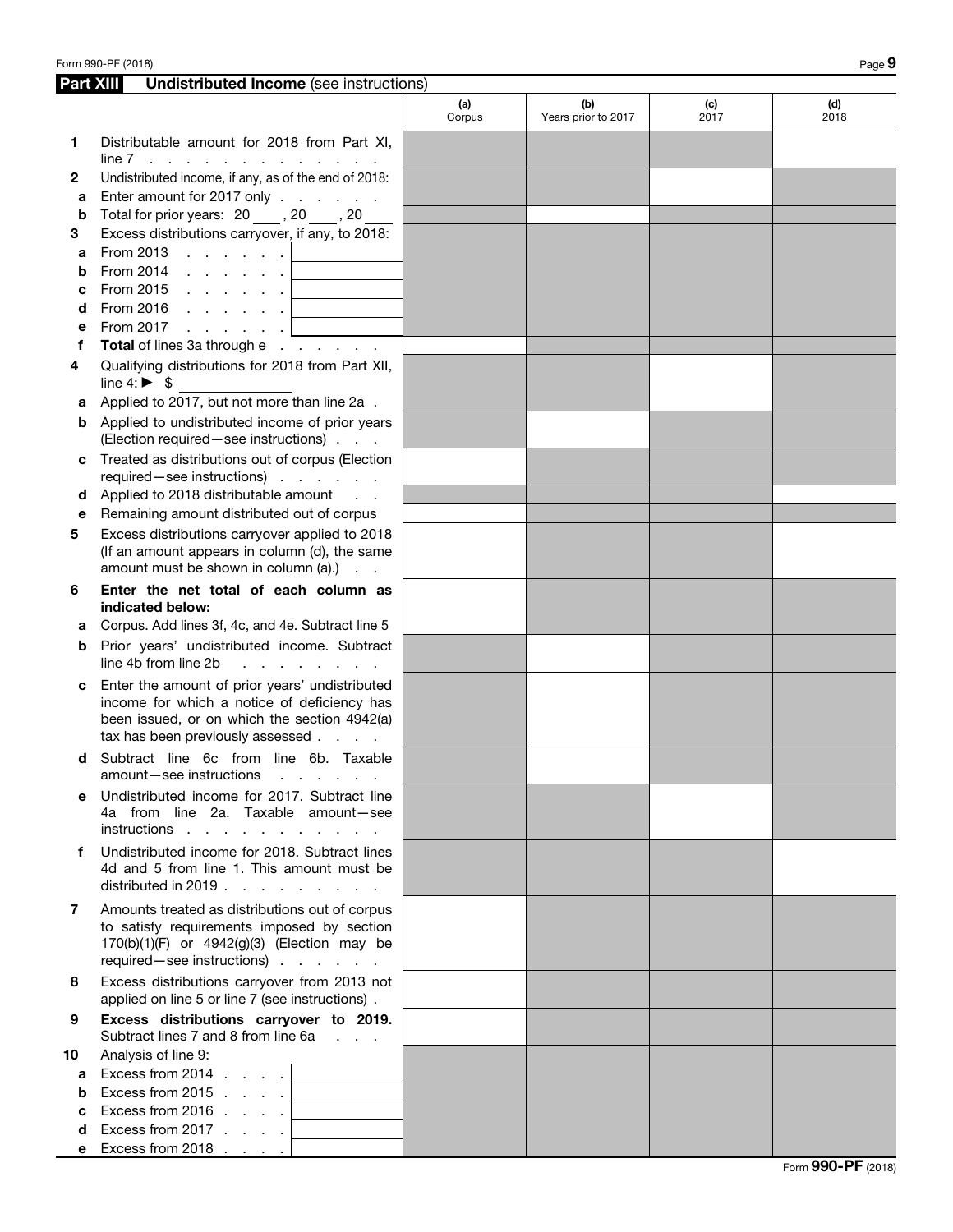|                 | Form 990-PF (2018) Creative Opera Company, Ltd                                                                                                                                                     |          |          |                 |            | 23-7170979 <sub>Page</sub> 10   |  |
|-----------------|----------------------------------------------------------------------------------------------------------------------------------------------------------------------------------------------------|----------|----------|-----------------|------------|---------------------------------|--|
| <b>Part XIV</b> | Private Operating Foundations (see instructions and Part VII-A, question 9)                                                                                                                        |          |          |                 |            |                                 |  |
| b               | 1a If the foundation has received a ruling or determination letter that it is a private operating<br>foundation, and the ruling is effective for 2018, enter the date of the ruling.               |          |          | and the company |            | 4942(j)(3) or $\Box$ 4942(j)(5) |  |
| 2a              | Check box to indicate whether the foundation is a private operating foundation described in section<br>Enter the lesser of the adjusted net<br>Tax year<br>Prior 3 years                           |          |          |                 |            |                                 |  |
|                 | income from Part I or the minimum                                                                                                                                                                  | (a) 2018 | (b) 2017 | (c) 2016        | $(d)$ 2015 | (e) Total                       |  |
|                 | investment return from Part X for<br>each year listed                                                                                                                                              |          |          |                 |            |                                 |  |
|                 | 85% of line 2a<br>the company of the company of                                                                                                                                                    |          |          |                 |            |                                 |  |
| с               | Qualifying distributions from Part XII,                                                                                                                                                            |          |          |                 |            |                                 |  |
|                 | line 4 for each year listed $\ldots$ .                                                                                                                                                             |          |          |                 |            |                                 |  |
| d               | Amounts included in line 2c not used directly<br>for active conduct of exempt activities.                                                                                                          |          |          |                 |            |                                 |  |
| е               | Qualifying distributions made directly<br>for active conduct of exempt activities.<br>Subtract line 2d from line 2c                                                                                |          |          |                 |            |                                 |  |
| З               | Complete 3a, b, or c for the<br>alternative test relied upon:                                                                                                                                      |          |          |                 |            |                                 |  |
| а               | "Assets" alternative test-enter:                                                                                                                                                                   |          |          |                 |            |                                 |  |
|                 | $(1)$ Value of all assets $\ldots$ .                                                                                                                                                               |          |          |                 |            |                                 |  |
|                 | (2) Value of assets qualifying under                                                                                                                                                               |          |          |                 |            |                                 |  |
|                 | section $4942(j)(3)(B)(i)$                                                                                                                                                                         |          |          |                 |            |                                 |  |
|                 | "Endowment" alternative test-enter 2/3<br>of minimum investment return shown in                                                                                                                    |          |          |                 |            |                                 |  |
| с               | Part X, line 6 for each year listed.<br>"Support" alternative test-enter:                                                                                                                          |          |          |                 |            |                                 |  |
|                 |                                                                                                                                                                                                    |          |          |                 |            |                                 |  |
|                 | (1) Total support other than gross<br>income<br>investment<br>(interest,<br>dividends, rents, payments on<br>securities<br>loans<br>(section<br>$512(a)(5)$ , or royalties)                        |          |          |                 |            |                                 |  |
|                 | (2) Support from general public<br>5<br>or more<br>exempt<br>and<br>organizations as provided in<br>section 4942(j)(3)(B)(iii) .<br>$\mathbf{r} = \mathbf{r} \times \mathbf{r}$ . The $\mathbf{r}$ |          |          |                 |            |                                 |  |
|                 | (3) Largest amount of support from                                                                                                                                                                 |          |          |                 |            |                                 |  |
|                 | an exempt organization<br>$\sim$                                                                                                                                                                   |          |          |                 |            |                                 |  |
|                 | (4) Gross investment income.                                                                                                                                                                       |          |          |                 |            |                                 |  |
| Part XV         | Supplementary Information (Complete this part only if the foundation had \$5,000 or more in assets at                                                                                              |          |          |                 |            |                                 |  |
|                 | any time during the year-see instructions.)                                                                                                                                                        |          |          |                 |            |                                 |  |
| 1               | <b>Information Regarding Foundation Managers:</b>                                                                                                                                                  |          |          |                 |            |                                 |  |
| а               | List any managers of the foundation who have contributed more than 2% of the total contributions received by the foundation                                                                        |          |          |                 |            |                                 |  |
|                 | before the close of any tax year (but only if they have contributed more than \$5,000). (See section 507(d)(2).)                                                                                   |          |          |                 |            |                                 |  |
|                 | <b>b</b> List any managers of the foundation who own 10% or more of the stock of a corporation (or an equally large portion of the                                                                 |          |          |                 |            |                                 |  |
|                 | ownership of a partnership or other entity) of which the foundation has a 10% or greater interest.                                                                                                 |          |          |                 |            |                                 |  |
| 2               | Information Regarding Contribution, Grant, Gift, Loan, Scholarship, etc., Programs:                                                                                                                |          |          |                 |            |                                 |  |
|                 | Check here $\blacktriangleright \Box$ if the foundation only makes contributions to preselected charitable organizations and does not accept                                                       |          |          |                 |            |                                 |  |
|                 | unsolicited requests for funds. If the foundation makes gifts, grants, etc., to individuals or organizations under other conditions,<br>complete items 2a, b, c, and d. See instructions.          |          |          |                 |            |                                 |  |
| a               | The name, address, and telephone number or email address of the person to whom applications should be addressed:                                                                                   |          |          |                 |            |                                 |  |
|                 |                                                                                                                                                                                                    |          |          |                 |            |                                 |  |
|                 |                                                                                                                                                                                                    |          |          |                 |            |                                 |  |

- 
- c Any submission deadlines:

b The form in which applications should be submitted and information and materials they should include:

d Any restrictions or limitations on awards, such as by geographical areas, charitable fields, kinds of institutions, or other factors: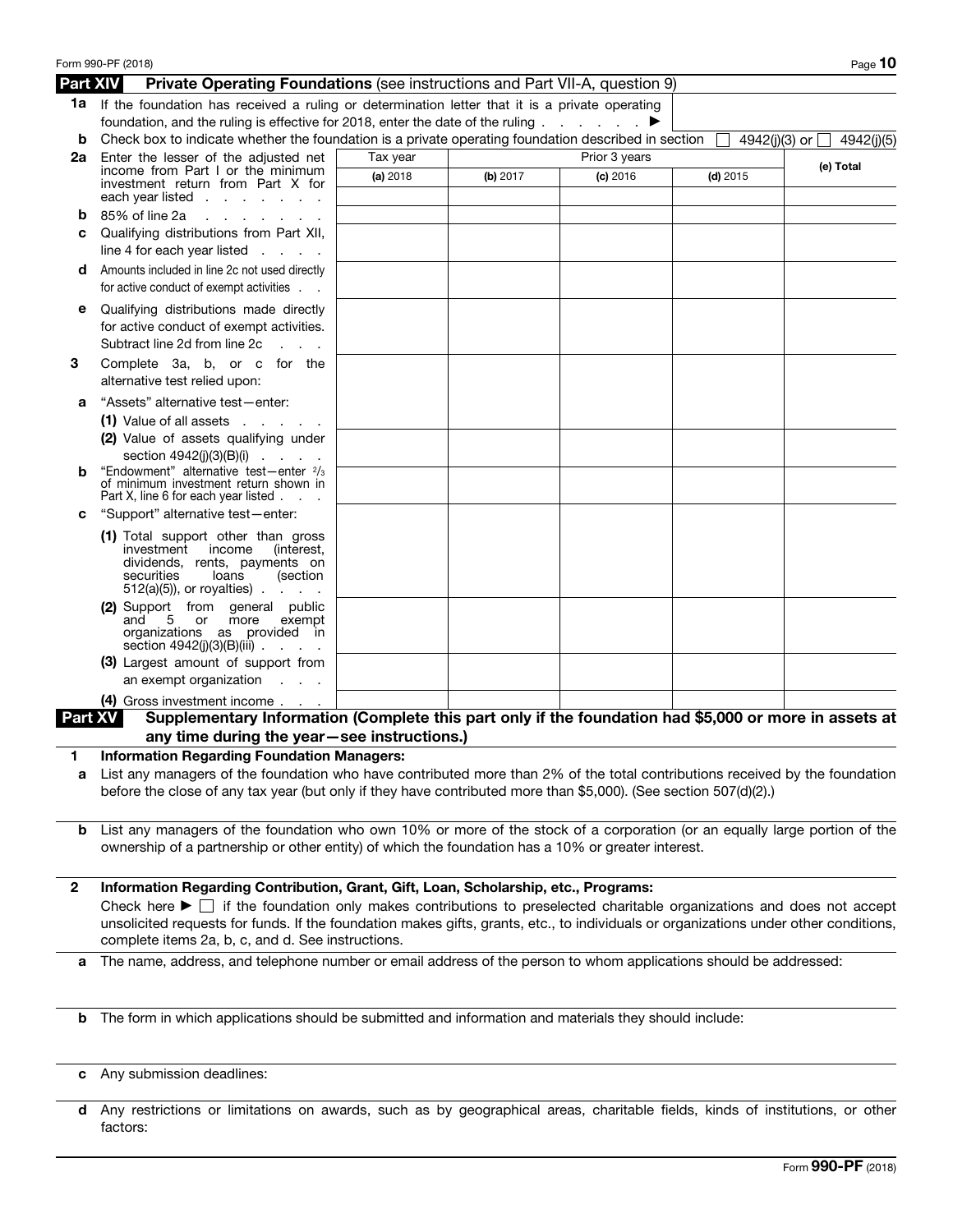| Part XV<br><b>Supplementary Information (continued)</b> |                                                                                   |                                                                                      |                         |                                     |        |  |  |  |  |
|---------------------------------------------------------|-----------------------------------------------------------------------------------|--------------------------------------------------------------------------------------|-------------------------|-------------------------------------|--------|--|--|--|--|
|                                                         | Grants and Contributions Paid During the Year or Approved for Future Payment<br>3 |                                                                                      |                         |                                     |        |  |  |  |  |
|                                                         | Recipient                                                                         | If recipient is an individual,<br>show any relationship to<br>any foundation manager | Foundation<br>status of | Purpose of grant or<br>contribution | Amount |  |  |  |  |
|                                                         | Name and address (home or business)                                               | or substantial contributor                                                           | recipient               |                                     |        |  |  |  |  |
| $\mathbf a$                                             | Paid during the year                                                              |                                                                                      |                         |                                     |        |  |  |  |  |
|                                                         |                                                                                   |                                                                                      |                         |                                     |        |  |  |  |  |
|                                                         |                                                                                   |                                                                                      |                         |                                     |        |  |  |  |  |
|                                                         |                                                                                   |                                                                                      |                         |                                     |        |  |  |  |  |
|                                                         |                                                                                   |                                                                                      |                         |                                     |        |  |  |  |  |
|                                                         |                                                                                   |                                                                                      |                         |                                     |        |  |  |  |  |
|                                                         |                                                                                   |                                                                                      |                         |                                     |        |  |  |  |  |
|                                                         |                                                                                   |                                                                                      |                         |                                     |        |  |  |  |  |
|                                                         |                                                                                   |                                                                                      |                         |                                     |        |  |  |  |  |
|                                                         |                                                                                   |                                                                                      |                         |                                     |        |  |  |  |  |
|                                                         |                                                                                   |                                                                                      |                         |                                     |        |  |  |  |  |
|                                                         |                                                                                   |                                                                                      |                         |                                     |        |  |  |  |  |
|                                                         |                                                                                   |                                                                                      |                         |                                     |        |  |  |  |  |
|                                                         |                                                                                   |                                                                                      |                         |                                     |        |  |  |  |  |
|                                                         |                                                                                   |                                                                                      |                         |                                     |        |  |  |  |  |
|                                                         |                                                                                   |                                                                                      |                         |                                     |        |  |  |  |  |
|                                                         |                                                                                   |                                                                                      |                         |                                     |        |  |  |  |  |
|                                                         |                                                                                   |                                                                                      |                         |                                     |        |  |  |  |  |
|                                                         |                                                                                   |                                                                                      |                         |                                     |        |  |  |  |  |
|                                                         |                                                                                   |                                                                                      |                         |                                     |        |  |  |  |  |
|                                                         |                                                                                   |                                                                                      |                         |                                     |        |  |  |  |  |
|                                                         |                                                                                   |                                                                                      |                         |                                     |        |  |  |  |  |
|                                                         |                                                                                   |                                                                                      |                         |                                     |        |  |  |  |  |
|                                                         |                                                                                   |                                                                                      |                         |                                     |        |  |  |  |  |
|                                                         |                                                                                   |                                                                                      |                         |                                     |        |  |  |  |  |
|                                                         | <b>Total</b>                                                                      |                                                                                      |                         | 3a<br>▸                             |        |  |  |  |  |
|                                                         | <b>b</b> Approved for future payment                                              |                                                                                      |                         |                                     |        |  |  |  |  |
|                                                         |                                                                                   |                                                                                      |                         |                                     |        |  |  |  |  |
|                                                         |                                                                                   |                                                                                      |                         |                                     |        |  |  |  |  |
|                                                         |                                                                                   |                                                                                      |                         |                                     |        |  |  |  |  |
|                                                         |                                                                                   |                                                                                      |                         |                                     |        |  |  |  |  |
|                                                         |                                                                                   |                                                                                      |                         |                                     |        |  |  |  |  |
|                                                         |                                                                                   |                                                                                      |                         |                                     |        |  |  |  |  |
|                                                         |                                                                                   |                                                                                      |                         |                                     |        |  |  |  |  |
|                                                         |                                                                                   |                                                                                      |                         |                                     |        |  |  |  |  |
|                                                         |                                                                                   |                                                                                      |                         |                                     |        |  |  |  |  |
|                                                         |                                                                                   |                                                                                      |                         |                                     |        |  |  |  |  |
|                                                         |                                                                                   |                                                                                      |                         |                                     |        |  |  |  |  |
|                                                         |                                                                                   |                                                                                      |                         |                                     |        |  |  |  |  |
|                                                         | <b>Total</b><br>$\cdot$<br>$\sim$<br>$\alpha = 0.1$<br>$\blacksquare$             |                                                                                      |                         | 3 <sub>b</sub><br>▶                 |        |  |  |  |  |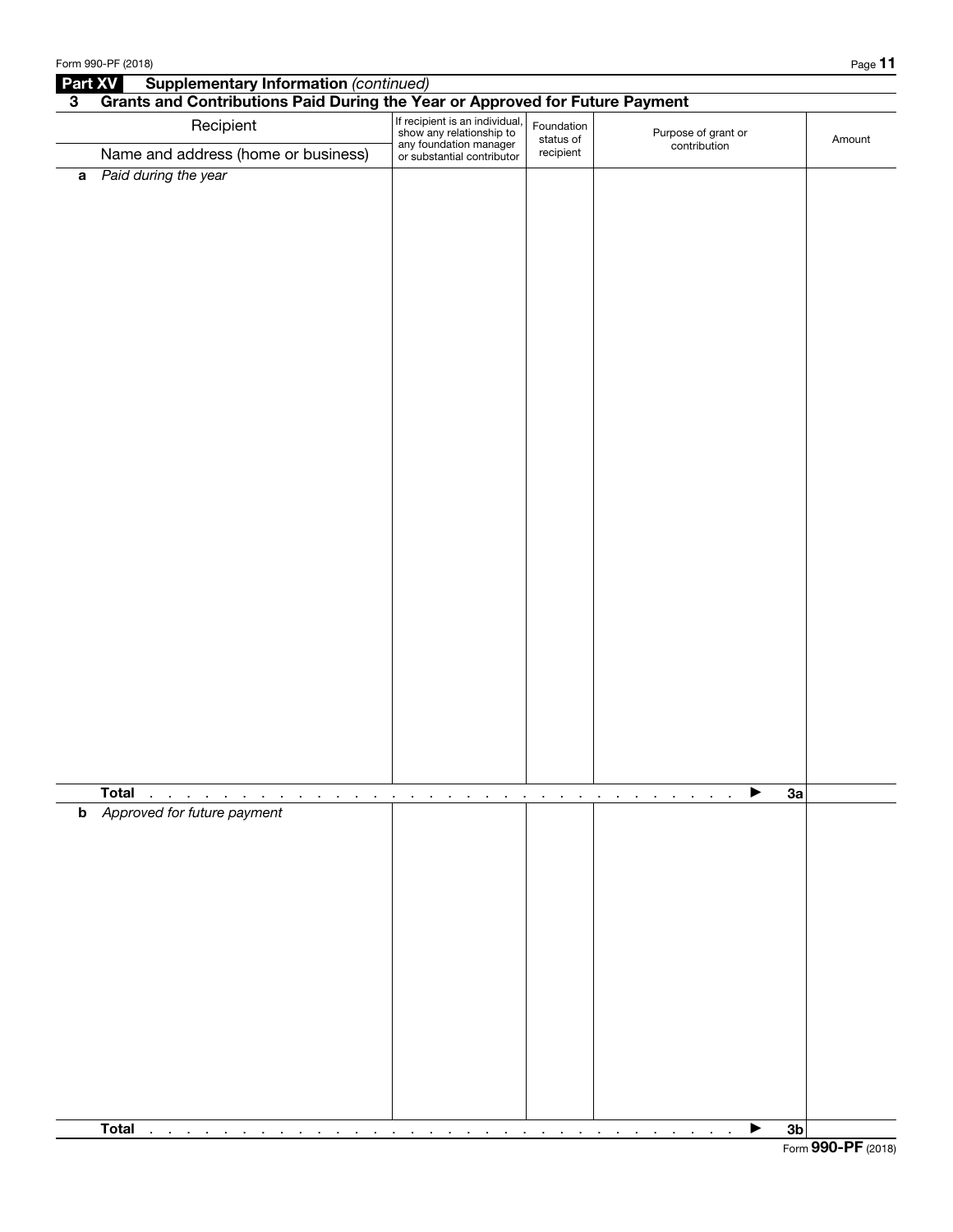|    | <b>Part XVI-A</b> | <b>Analysis of Income-Producing Activities</b>                                                                                                                                                                                |                      |                           |                       |                                      |                                                             |
|----|-------------------|-------------------------------------------------------------------------------------------------------------------------------------------------------------------------------------------------------------------------------|----------------------|---------------------------|-----------------------|--------------------------------------|-------------------------------------------------------------|
|    |                   | Enter gross amounts unless otherwise indicated.                                                                                                                                                                               |                      | Unrelated business income |                       | Excluded by section 512, 513, or 514 | (e)                                                         |
|    |                   |                                                                                                                                                                                                                               | (a)<br>Business code | (b)<br>Amount             | (c)<br>Exclusion code | (d)<br>Amount                        | Related or exempt<br>function income<br>(See instructions.) |
|    |                   | <b>1</b> Program service revenue:                                                                                                                                                                                             |                      |                           |                       |                                      |                                                             |
|    | a                 |                                                                                                                                                                                                                               |                      |                           |                       |                                      |                                                             |
|    | b                 |                                                                                                                                                                                                                               |                      |                           |                       |                                      |                                                             |
|    | c                 |                                                                                                                                                                                                                               |                      |                           |                       |                                      |                                                             |
|    | d                 |                                                                                                                                                                                                                               |                      |                           |                       |                                      |                                                             |
|    | е                 |                                                                                                                                                                                                                               |                      |                           |                       |                                      |                                                             |
|    |                   |                                                                                                                                                                                                                               |                      |                           |                       |                                      |                                                             |
|    | g                 | Fees and contracts from government agencies                                                                                                                                                                                   |                      |                           |                       |                                      |                                                             |
| 2  |                   | Membership dues and assessments<br>$\mathcal{L}^{\text{c}}$ , $\mathcal{L}^{\text{c}}$ , $\mathcal{L}^{\text{c}}$ , $\mathcal{L}^{\text{c}}$                                                                                  |                      |                           |                       |                                      |                                                             |
| 3  |                   | Interest on savings and temporary cash investments                                                                                                                                                                            |                      |                           |                       |                                      |                                                             |
| 4  |                   | Dividends and interest from securities                                                                                                                                                                                        |                      |                           |                       |                                      |                                                             |
| 5  |                   | Net rental income or (loss) from real estate:                                                                                                                                                                                 |                      |                           |                       |                                      |                                                             |
|    | a                 | Debt-financed property<br>and a series and                                                                                                                                                                                    |                      |                           |                       |                                      |                                                             |
|    |                   | <b>b</b> Not debt-financed property                                                                                                                                                                                           |                      |                           |                       |                                      |                                                             |
| 6  |                   | Net rental income or (loss) from personal property                                                                                                                                                                            |                      |                           |                       |                                      |                                                             |
| 7  |                   | Other investment income                                                                                                                                                                                                       |                      |                           |                       |                                      |                                                             |
| 8  |                   | Gain or (loss) from sales of assets other than inventory                                                                                                                                                                      |                      |                           |                       |                                      |                                                             |
| 9  |                   | Net income or (loss) from special events                                                                                                                                                                                      |                      |                           |                       |                                      |                                                             |
| 10 |                   | Gross profit or (loss) from sales of inventory                                                                                                                                                                                |                      |                           |                       |                                      |                                                             |
| 11 |                   | Other revenue: a                                                                                                                                                                                                              |                      |                           |                       |                                      |                                                             |
|    | b                 | <u> 1980 - Johann Barn, fransk politik (f. 1980)</u>                                                                                                                                                                          |                      |                           |                       |                                      |                                                             |
|    | c                 | <u> 1980 - Johann Barn, fransk politik (d. 1980)</u>                                                                                                                                                                          |                      |                           |                       |                                      |                                                             |
|    | d                 | <u> 1989 - Johann Stoff, fransk politik (d. 1989)</u>                                                                                                                                                                         |                      |                           |                       |                                      |                                                             |
|    | е                 | <b>12</b> Subtotal. Add columns (b), (d), and (e) $\ldots$ $\ldots$                                                                                                                                                           |                      |                           |                       |                                      |                                                             |
|    |                   | <b>13 Total.</b> Add line 12, columns (b), (d), and (e) $\ldots$ $\ldots$ $\ldots$ $\ldots$ $\ldots$ $\ldots$ $\ldots$                                                                                                        |                      |                           |                       |                                      |                                                             |
|    |                   | (See worksheet in line 13 instructions to verify calculations.)                                                                                                                                                               |                      |                           |                       |                                      | $13 \qquad \qquad$                                          |
|    |                   | <b>Part XVI-B</b><br>Relationship of Activities to the Accomplishment of Exempt Purposes                                                                                                                                      |                      |                           |                       |                                      |                                                             |
|    | Line No.          |                                                                                                                                                                                                                               |                      |                           |                       |                                      |                                                             |
|    | ▼                 | Explain below how each activity for which income is reported in column (e) of Part XVI-A contributed importantly to the accomplishment of the foundation's exempt purposes (other than by providing funds for such purposes). |                      |                           |                       |                                      |                                                             |
|    |                   |                                                                                                                                                                                                                               |                      |                           |                       |                                      |                                                             |
|    |                   |                                                                                                                                                                                                                               |                      |                           |                       |                                      |                                                             |
|    |                   |                                                                                                                                                                                                                               |                      |                           |                       |                                      |                                                             |
|    |                   |                                                                                                                                                                                                                               |                      |                           |                       |                                      |                                                             |
|    |                   |                                                                                                                                                                                                                               |                      |                           |                       |                                      |                                                             |
|    |                   |                                                                                                                                                                                                                               |                      |                           |                       |                                      |                                                             |
|    |                   |                                                                                                                                                                                                                               |                      |                           |                       |                                      |                                                             |
|    |                   |                                                                                                                                                                                                                               |                      |                           |                       |                                      |                                                             |
|    |                   |                                                                                                                                                                                                                               |                      |                           |                       |                                      |                                                             |
|    |                   |                                                                                                                                                                                                                               |                      |                           |                       |                                      |                                                             |
|    |                   |                                                                                                                                                                                                                               |                      |                           |                       |                                      |                                                             |
|    |                   |                                                                                                                                                                                                                               |                      |                           |                       |                                      |                                                             |
|    |                   |                                                                                                                                                                                                                               |                      |                           |                       |                                      |                                                             |
|    |                   |                                                                                                                                                                                                                               |                      |                           |                       |                                      |                                                             |
|    |                   |                                                                                                                                                                                                                               |                      |                           |                       |                                      |                                                             |
|    |                   |                                                                                                                                                                                                                               |                      |                           |                       |                                      |                                                             |
|    |                   |                                                                                                                                                                                                                               |                      |                           |                       |                                      |                                                             |
|    |                   |                                                                                                                                                                                                                               |                      |                           |                       |                                      |                                                             |
|    |                   |                                                                                                                                                                                                                               |                      |                           |                       |                                      |                                                             |
|    |                   |                                                                                                                                                                                                                               |                      |                           |                       |                                      |                                                             |
|    |                   |                                                                                                                                                                                                                               |                      |                           |                       |                                      |                                                             |
|    |                   |                                                                                                                                                                                                                               |                      |                           |                       |                                      |                                                             |
|    |                   |                                                                                                                                                                                                                               |                      |                           |                       |                                      |                                                             |